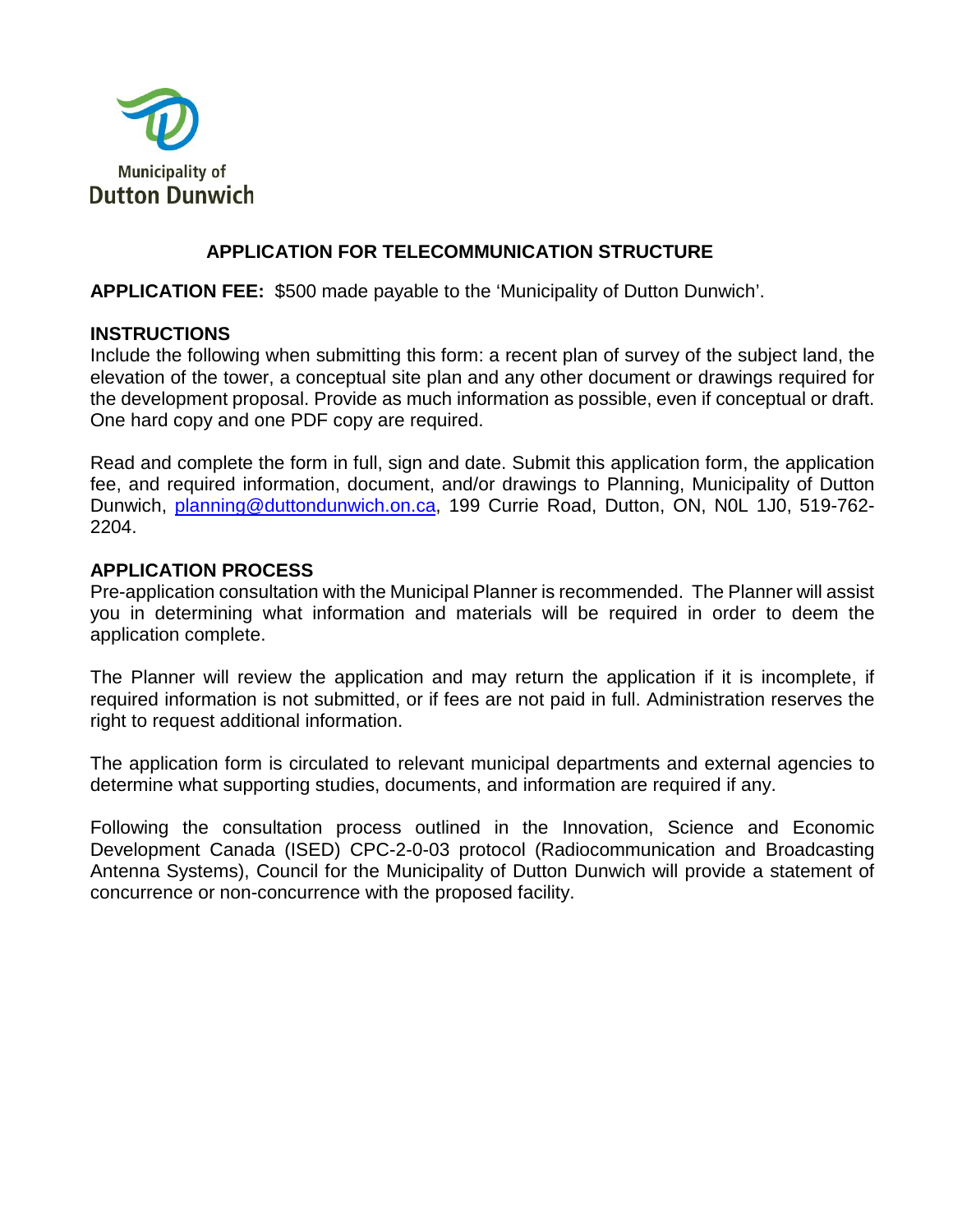# **OWNER AND APPLICANT INFORMATION**

Name and Contact Information of Owner(s):

|                                 | Name and Contact Information of Applicant(s) (if different from Owner): |  |  |
|---------------------------------|-------------------------------------------------------------------------|--|--|
|                                 | Name and Contact Information of Agent:                                  |  |  |
|                                 |                                                                         |  |  |
|                                 |                                                                         |  |  |
| <b>SUBJECT LAND INFORMATION</b> |                                                                         |  |  |
| <b>Municipal Address:</b>       |                                                                         |  |  |
| Lot:                            | Concession:                                                             |  |  |
| Legal Description:              |                                                                         |  |  |
| Roll Number:                    |                                                                         |  |  |
|                                 | Any easements or restrictive covenants affecting the subject lands:     |  |  |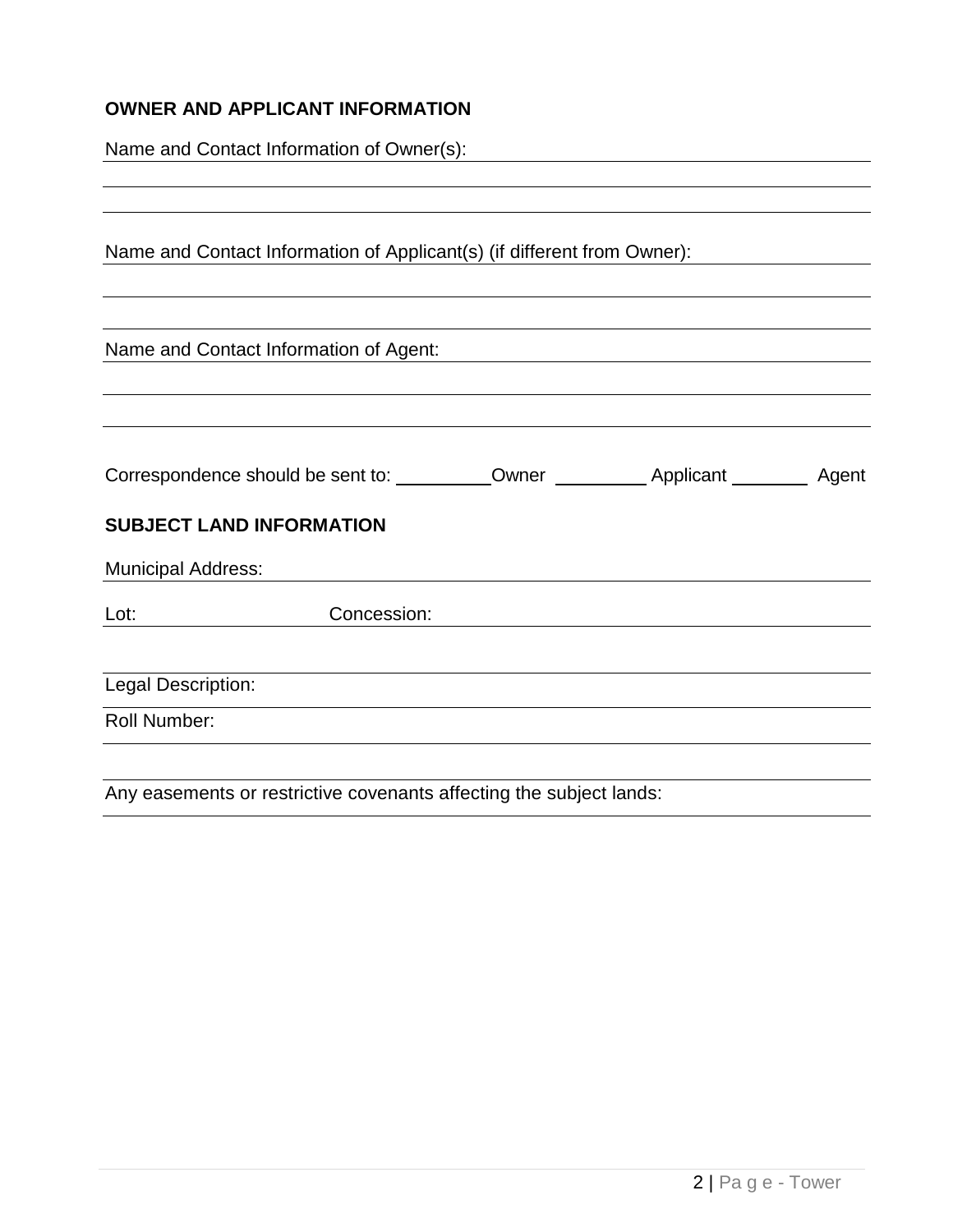Existing Uses (include length of time):

Previous Uses:

#### **PROPOSED DEVELOPMENT INFORMATION**

Current Official Plan Designation:

Current Zoning By-law Classification:

Describe the nature and scope of the proposed tower:

Number and type(s) of buildings or structures **existing** on the subject land:

Number and type(s) of buildings or structures **proposed** to be built on the subject land:

Existing uses of abutting properties:

North:

East:

South:

West: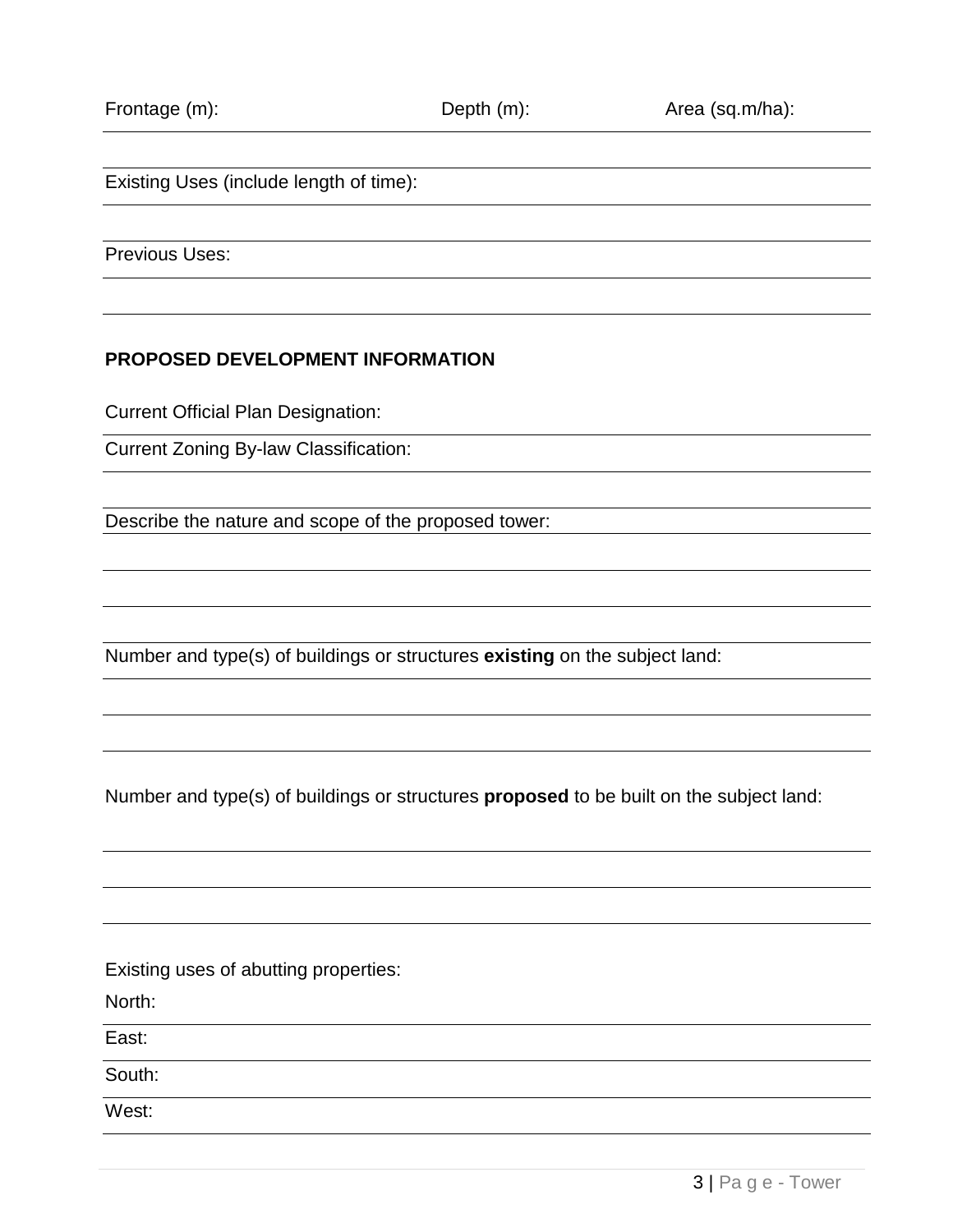## **AVAILABLE SERVICES**

Water is supplied to the subject property by the following:

| Publiclyowned and operated piped water system<br>Private well                                                                                                                                    |
|--------------------------------------------------------------------------------------------------------------------------------------------------------------------------------------------------|
| Communal well (privately owned/operated)                                                                                                                                                         |
| Sewage disposal is provided to the subject property by the following:<br>Publiclyowned and operated sewage disposal system<br>Private sewage system<br>Communalsystem (privately owned/operated) |
| ner                                                                                                                                                                                              |

Storm drainage is provided to the subject property by the following:

| <b>Sewers</b>  |  |
|----------------|--|
| <b>Ditches</b> |  |
| <b>Swales</b>  |  |
| Other          |  |

Access is provided to the subject property by the following:

**Provincial Highway** 

MunicipalRoad(yearlymaintenance)

MunicipalRoad(seasonalmaintenance)

County Road

Right-of-Way

\_\_Other \_\_\_\_\_\_\_

If access to subject land is by private road or right-of-way, please indicate the name of the owner of the land or road, who is responsible for its maintenance and whether it is seasonal or year-round.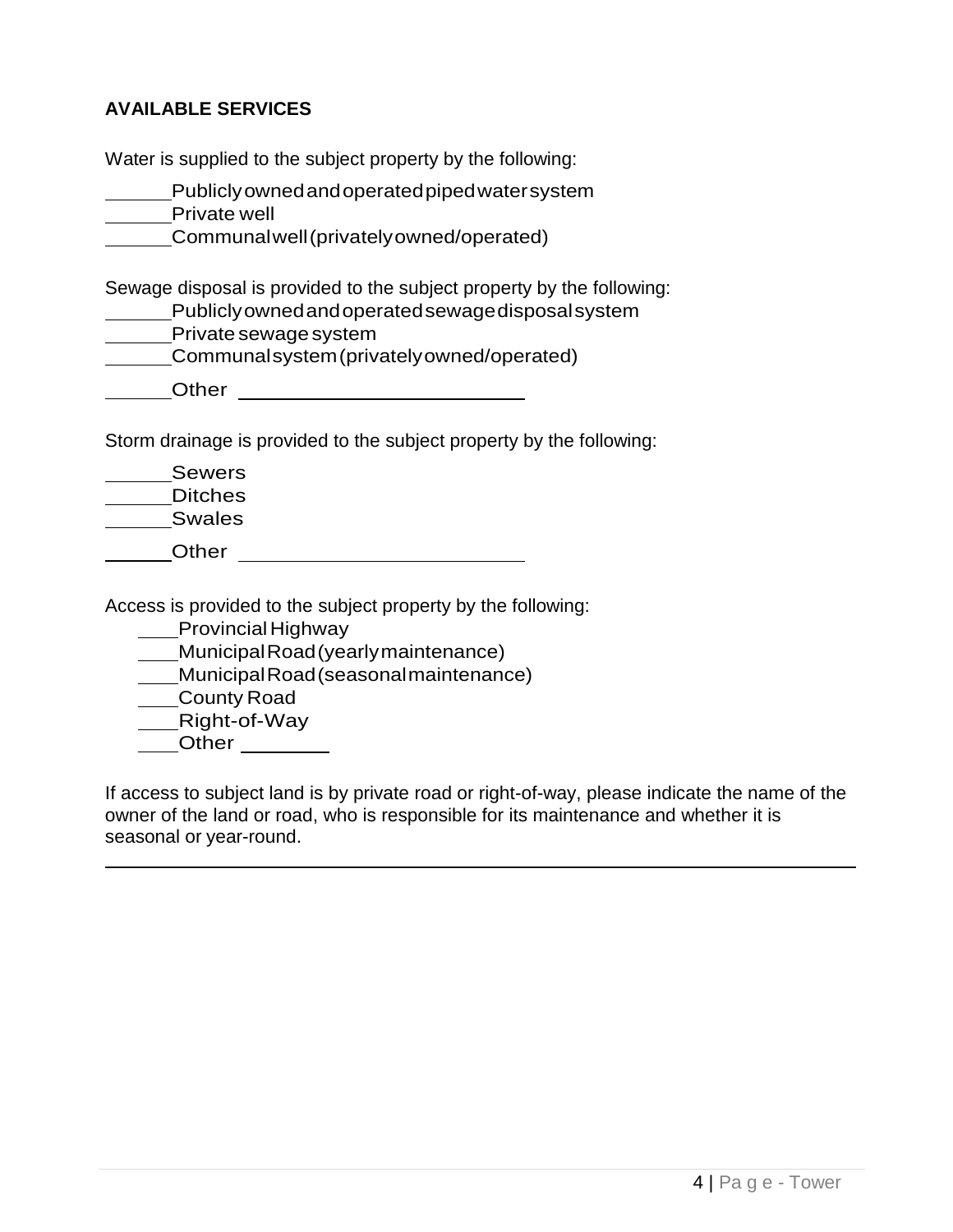## **SKETCH INSTRUCTIONS**

Attach a sketch showing, in metric units:

- 1. the boundaries and dimensions of the subject lands;
- 2. the location, size and type of all existing buildings or structures on the subject land, including their distance from the front lot line, rear lot line and side lines;
- 3. the approximate location of all natural and artificial features (for example, buildings, railways, roads, watercourses, drainage ditches, banks of rivers or streams, wetlands, wooded areas, wells and septic tanks) that are located on the subject land and on land that is adjacent to it, and in the applicant's opinion, may affect the application;
- 4. the current uses of all land that is adjacent to the subject land;
- 5. the location, width and name of any roads within or abutting the subject land, indicating whether it is an unopened road allowance, a public travelled road, a private road or a right of way;
- 6. if access to the subject land will be water only, the location of the parking and docking facilities to be used;
- 7. photo-simulation of the proposed tower;
- 8. location of nearby towers;
- 9. site selection report to justify the need for the proposed coverage; and
- 10.the location and nature of any easement affecting the subject land.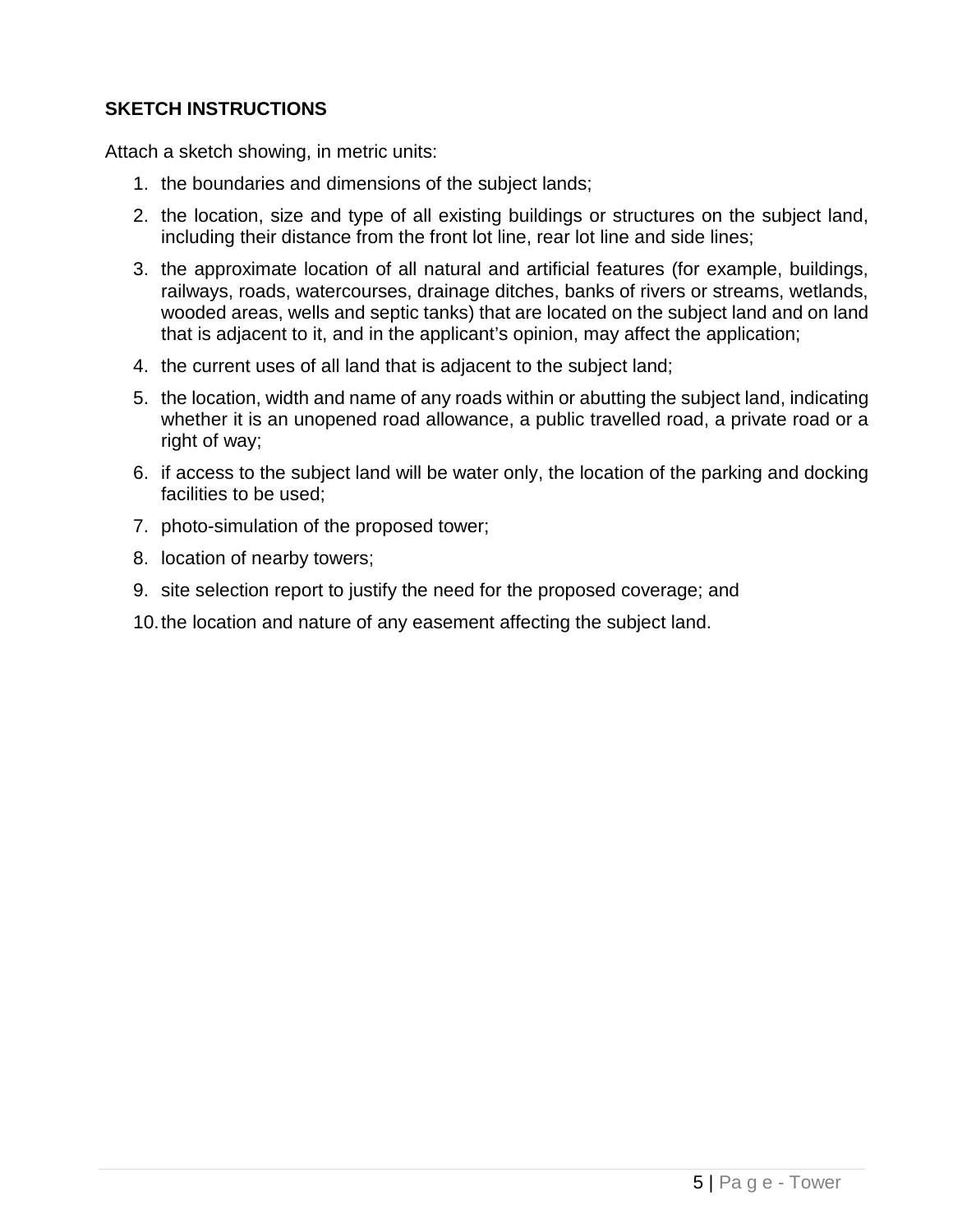# **ENVIRONMENTAL SITE SCREENING QUESTIONNAIRE**

| <b>Use or Feature</b>                                                                                                                                                                                              | <b>On Subject Land</b>   |
|--------------------------------------------------------------------------------------------------------------------------------------------------------------------------------------------------------------------|--------------------------|
| Has the grading of the subject land been changed by<br>adding earth or material? Has filling occurred on the<br>subject land?                                                                                      | __Yes __ No __ Unknown   |
| Has a gasoline station and/or automobile service station<br>been located on the subject land or adjacent lands at any<br>time?                                                                                     | Yes _No _Unknown         |
| Has there been petroleum or other fuel stored on the<br>subject land or adjacent lands?                                                                                                                            | __Yes __ No __ Unknown   |
| Are there or have there ever been underground storage<br>tanks or buried waste on the subject land or adjacent<br>lands?                                                                                           | __Yes __ No __ Unknown   |
| Have the lands or adjacent lands ever been used as an<br>agricultural operation where cyanide products may have<br>been applied as pesticides and/or sewage sludge applied<br>to the lands?                        | __Yes __ No __ Unknown   |
| Agricultural Operation including livestock facility or<br>stockyard within 500 m?                                                                                                                                  | __Yes __ No __ Unknown   |
| Have the lands or adjacent lands ever been used as a<br>weapons firing range?                                                                                                                                      | Yes No Unknown           |
| Is the nearest boundary line of the application within<br>500 metres (1,640 feet) of the boundary line of an<br>operational/non-operational public or private waste<br>disposal site, landfill or dump?            | Yes No Unknown           |
| If there are existing or previously existing buildings on<br>the subject lands, are there any building materials<br>remaining on site which are potentially hazardous to<br>public health (e.g., asbestos, PCB's)? | Yes No Unknown           |
| Is there reason to believe the subject lands may have<br>been contaminated by existing or former uses on the<br>site or adjacent sites?                                                                            | No Unknown<br>Yes $\_\_$ |
| Industrial or Commercial Use (specify users)?                                                                                                                                                                      | Yes No Unknown           |
| Natural Heritage Feature on or within 120 metres of<br>subject land?                                                                                                                                               | Yes No Unknown           |
| Flood Plain?                                                                                                                                                                                                       | Yes No Unknown           |
| Active Railway within 500 m?                                                                                                                                                                                       | __Yes __ No __ Unknown   |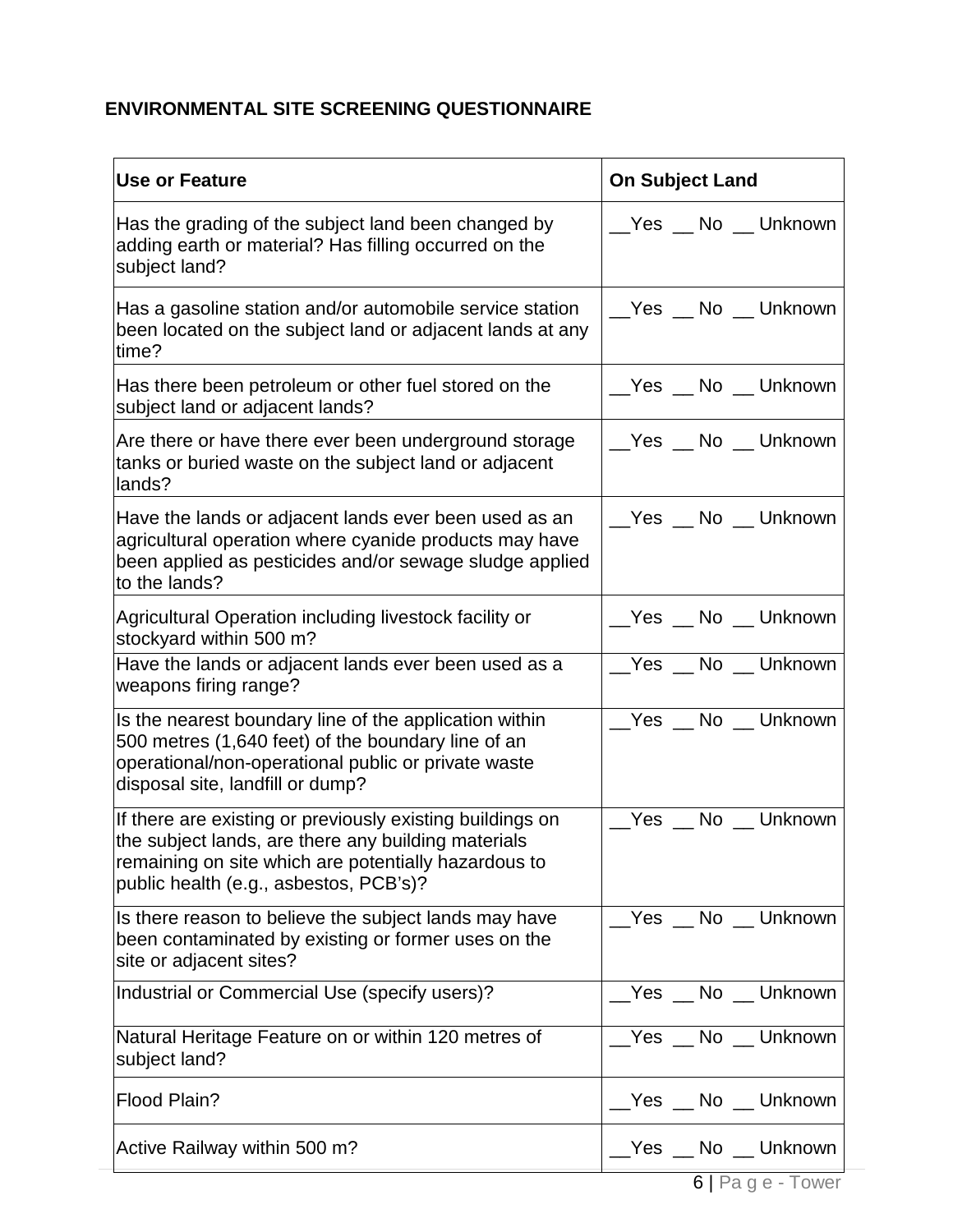## **ACKNOWLEDGEMENTS**

I/WE, , solemnly declare that all statements contained in this application are true, and I/We make this solemn declaration conscientiously believing it to be true, and knowing that it is of the same force and effect as if made under oath and by virtue of the Canada Evidence Act.

I/WE acknowledge that receipt of this application does not guarantee it to be a complete application.

I/WE hereby authorize staff of the Municipality of Dutton Dunwich to enter upon the subject lands and premises described in the application form for the purpose of evaluating the merits of this application.

I/WE shall assume responsibility for all costs related to the said application and understand and agree that the payment of said costs shall be a condition of this signed application. I/We also agree to accept all costs as rendered.

I/WE further acknowledge that pursuant to the provisions of the Planning Act and the Municipal Freedom of Information and Protection of Privacy Act, this application and all material and information provided with this application are made available to the public.

| Dated this | day of |  |
|------------|--------|--|
|------------|--------|--|

Signature of Applicant (owner or authorized agent)

**AUTHORIZATION** (complete only if Owner is not the Applicant)

I/WE, Morely authorize Manuscripture of the state of the state of the state of the state of the state of the state of the state of the state of the state of the state of the state of the state of the state of the state of

to act on my behalf regards to the above application.

Dated this day of ,

Signature of Owner